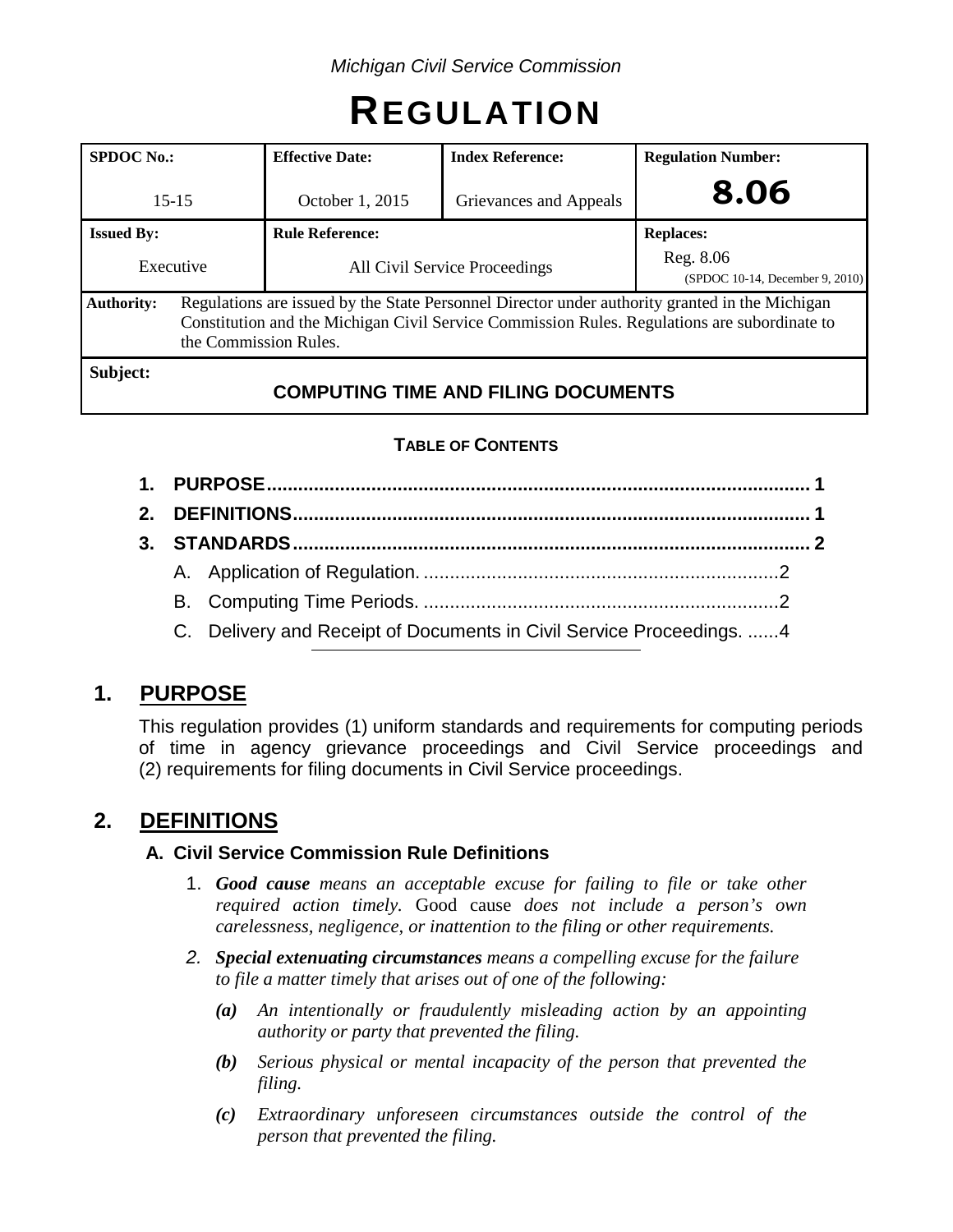#### **B. Additional Definitions as used in this Regulation**

- 1. *Civil Service proceeding* means any administrative, technical, or quasi-judicial proceeding conducted by Civil Service, the State Personnel Director, the Employment Relations Board, or the Civil Service Commission. Civil Service proceeding does **not** include steps of the grievance process conducted at the agency level.
- 2. *Day* means a calendar day, including a Saturday, Sunday, and state holiday, except as described in 3.B.2.d.
- 3. *Document* means any paper required to be filed, mailed, or received in any Civil Service proceeding. Document includes, but is not limited to, a grievance appeal, technical complaint, claim of appeal, application for leave to appeal, motion, brief, decision, order, or recommendation.
- 4. *Agency grievance proceeding* means the steps of the Civil Service grievance process authorized by Civil Service Regulation 8.01 conducted at the agency level leading to a final grievance decision of the appointing authority.
- 5. *Mailed* means deposited in a United States Postal Service mail receptacle properly addressed, containing the document to be mailed, and with first-class postage fully prepaid on the envelope.
- 6. *Postmark* means a date stamp placed on a mailed envelope or a receipt issued by the United States Postal Service indicating the date the envelope was mailed or received by the United States Postal Service for mailing. A postmark does not include a date stamp placed by the sender, such as a postage meter stamp.
- 7. *Workday* means a day, Monday through Friday, on which the state executive offices are open for business. Workday does not include a Saturday, Sunday, or state holiday.

## **3. STANDARDS**

#### **A. Application of Regulation.**

- 1. Standard 3.B, Computing Time Periods, and applicable definitions apply to all (1) agency grievance proceedings and (2) Civil Service proceedings.
- 2. Standard 3.C, Delivery and Receipt of Documents in Civil Service Proceedings, and applicable definitions apply to all Civil Service proceedings, but do **not** apply to agency grievance proceedings.

#### **B. Computing Time Periods.**

#### 1. **Application.**

Unless a rule or another regulation specifically provides a different method, all time periods required by a rule or regulation for a Civil Service proceeding or an agency grievance proceeding are measured in days, weeks, months, or years, as provided in this regulation.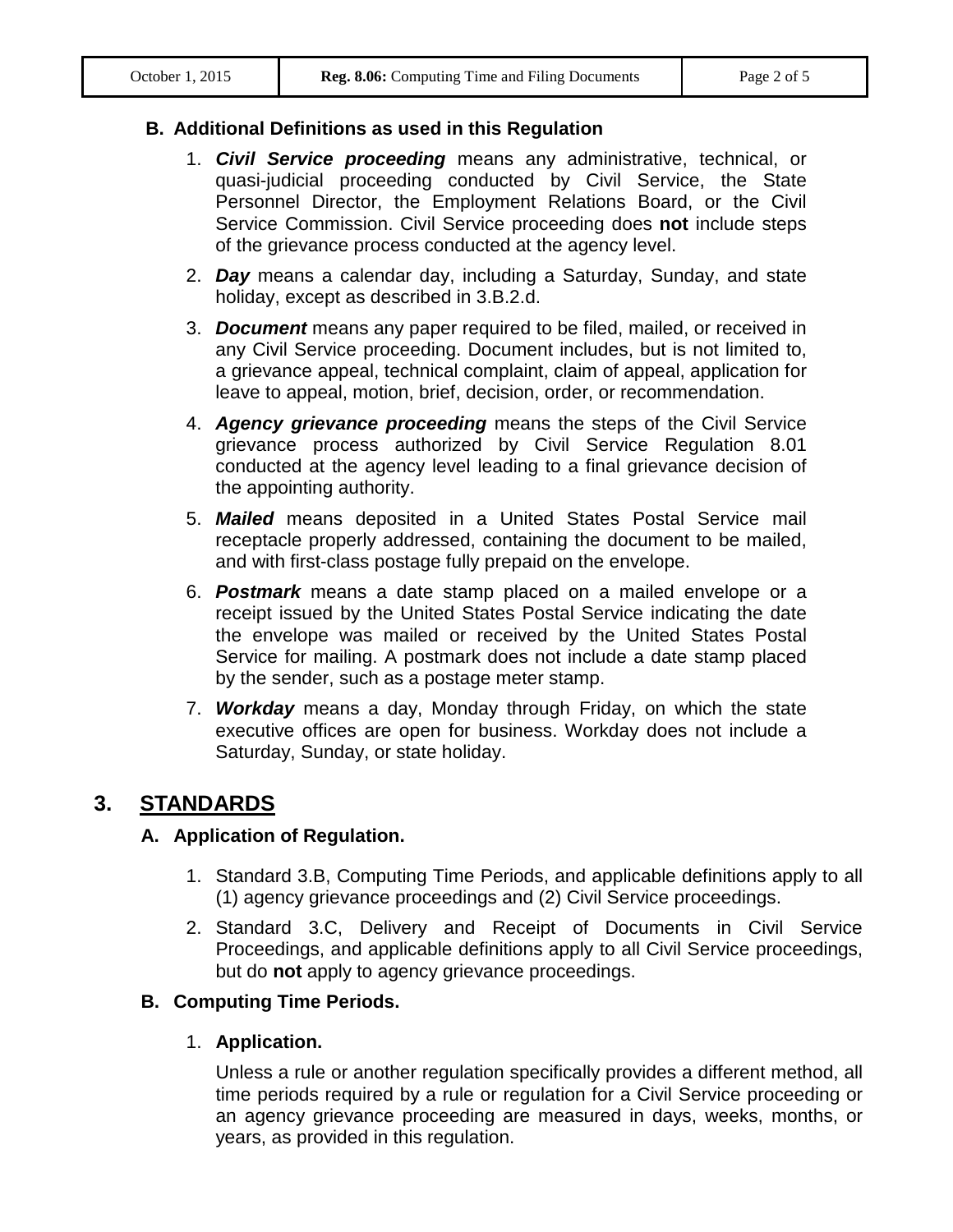#### 2. **Counting Time.**

a. **Counting days.** The first day of a period measured in **days** is the day after the occurrence that starts the period. The last day of the period is included.

Example of counting days*:* "An appeal must be filed **within 14 calendar days** after the final grievance decision is issued."

If the final decision is issued on Wednesday, September 13, the 14-day appeal period begins the next day, Thursday, September 14. The grievance appeal must be received by Civil Service staff no later than Wednesday, September 27. The calendar below highlights the 14 calendar days as they are counted:

| <b>Sun</b> | Mon            | <b>Tues</b> | Wed                                          | <b>Thurs</b> | Fri | <b>Sat</b>     |
|------------|----------------|-------------|----------------------------------------------|--------------|-----|----------------|
|            |                |             |                                              |              |     | $\overline{2}$ |
| 3          | $\overline{4}$ | 5           | 6                                            | 7            | 8   | 9              |
| 10         | 11             | 12          | 13/Decision<br><b>Issued</b><br><b>Today</b> | 14           | 15  | 16             |
| 17         | 18             | 19          | 20                                           | 21           | 22  | 23             |
| 24         | 25             | 26          | 27/<br><b>Appeal Due</b><br><b>Today</b>     | 28           | 29  | 30             |

b. **Counting Weeks.** The first day of a period measured in **weeks** ends on the same day of the week as the occurrence that starts the period.

Example of counting weeks: "An appeal must be filed **within 3 weeks** after the final decision is issued."

If the final decision is issued on Tuesday, October 5, any appeal must be received by Civil Service staff no later than Tuesday, October 26. The calendar below highlights the three weeks as they are counted:

| <b>Sun</b> | Mon            | <b>Tues</b>                                 | Wed | <b>Thurs</b>   | Fri | <b>Sat</b>     |
|------------|----------------|---------------------------------------------|-----|----------------|-----|----------------|
|            |                |                                             |     |                | 1   | $\mathfrak{2}$ |
| 3          | $\overline{4}$ | 5/Decision<br><b>Issued</b><br><b>Today</b> | 6   | $\overline{7}$ | 8   | 9              |
| 10         | 11             | 12                                          | 13  | 14             | 15  | 16             |
| 17         | 18             | 19                                          | 20  | 21             | 22  | 23             |
| 24         | 25             | 26/Appeal<br><b>Due Today</b>               | 27  | 28             | 29  | 30             |
| 31         |                |                                             |     |                |     |                |

c. **Counting months or years.** A period measured in **months** or **years** ends on the same day of the month as the occurrence that begins the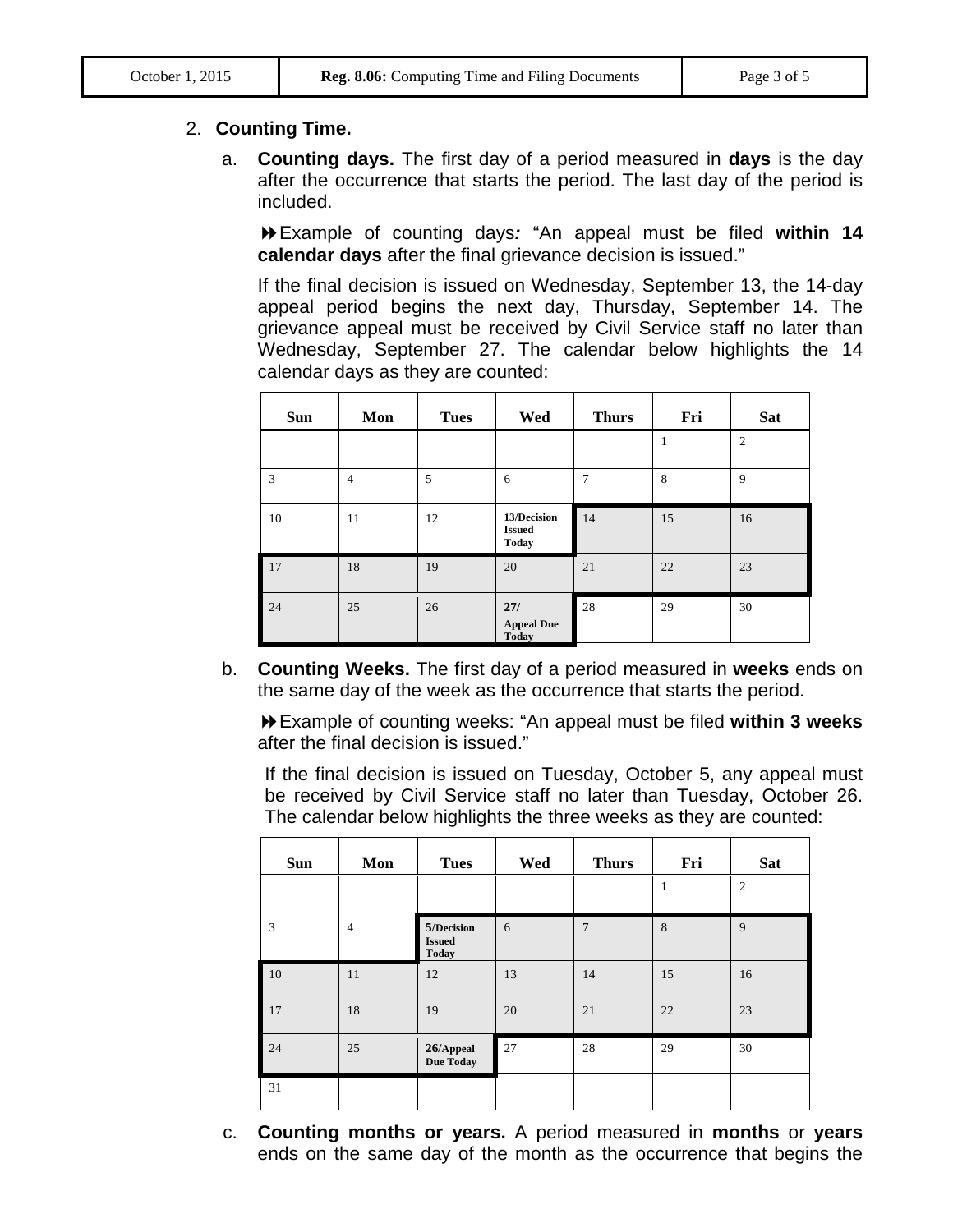period. If what would otherwise be the final month does not include that day, the last day of the period is the last day of that month.

Examples of counting months: "An appeal must be filed within **6 months** after the date the final decision is issued."

**Example 1**: If the final decision was issued on Wednesday, May 15, 2013, any appeal must be filed on or before Friday, November 15, 2013.

**Example 2**: If the final decision was issued on Thursday, October 31, 2013, any appeal must be filed on or before Wednesday, April 30, 2014. [Because April 2014 has no 31st day, the last day of April, the 30th, is the last day of the period.]

d. **Effect of a Saturday, Sunday, and state holiday.** The occurrence of a Saturday, Sunday, or state holiday does **not** lengthen a filing period unless the last day of the period is a Saturday, Sunday, or state holiday. In such an event, the period runs until the next workday.

Example: "An appeal must be filed **within 14 calendar days** after the final grievance decision is issued."

If the final grievance decision is issued on Friday, December 18, the grievance appeal must be received by Civil Service staff no later than Monday, January 4. The 14-day period is **not** extended by the state holidays on December 24, 25, and 31. However, since the last day of the period would fall on the holiday on January 1, the period is extended to the next workday, Monday, January 4.

| <b>Sun</b>       | Mon                                                     | <b>Tues</b> | Wed      | <b>Thurs</b>      | Fri                                 | <b>Sat</b> |
|------------------|---------------------------------------------------------|-------------|----------|-------------------|-------------------------------------|------------|
| Dec 13           | Dec 14                                                  | Dec 15      | Dec $16$ | Dec 17            | Dec 18/<br>Decision<br>mailed Today | Dec 19     |
| Dec 20           | Dec 21                                                  | Dec 22      | Dec 23   | Dec 24<br>Holiday | Dec 25<br>Holiday                   | Dec $26$   |
| Dec 27           | Dec 28                                                  | Dec 29      | Dec 30   | Dec 31<br>Holiday | Jan 1<br>Holiday                    | Jan 2      |
| Jan <sub>3</sub> | Jan <sub>4</sub> /<br><b>Appeal Due</b><br><b>Today</b> | Jan 5       | Jan 6    | Jan 7             | Jan 8                               | Jan 9      |

#### **C. Delivery and Receipt of Documents in Civil Service Proceedings.**

- 1. **Documents Received by Civil Service.** If a period ends or begins on the date a document is received in a Civil Service office, the document is deemed received on the date the document is **received** in the Civil Service office while the office is open to the public. A document must be **received** in the Civil Service office before the relevant period expires to be timely. Receipt of documents by email is determined by the time-stamp for the message.
- 2. **Documents Sent by Civil Service.** If a period begins on the date a document is issued by a Civil Service office, the period begins on the **earliest** of the following: